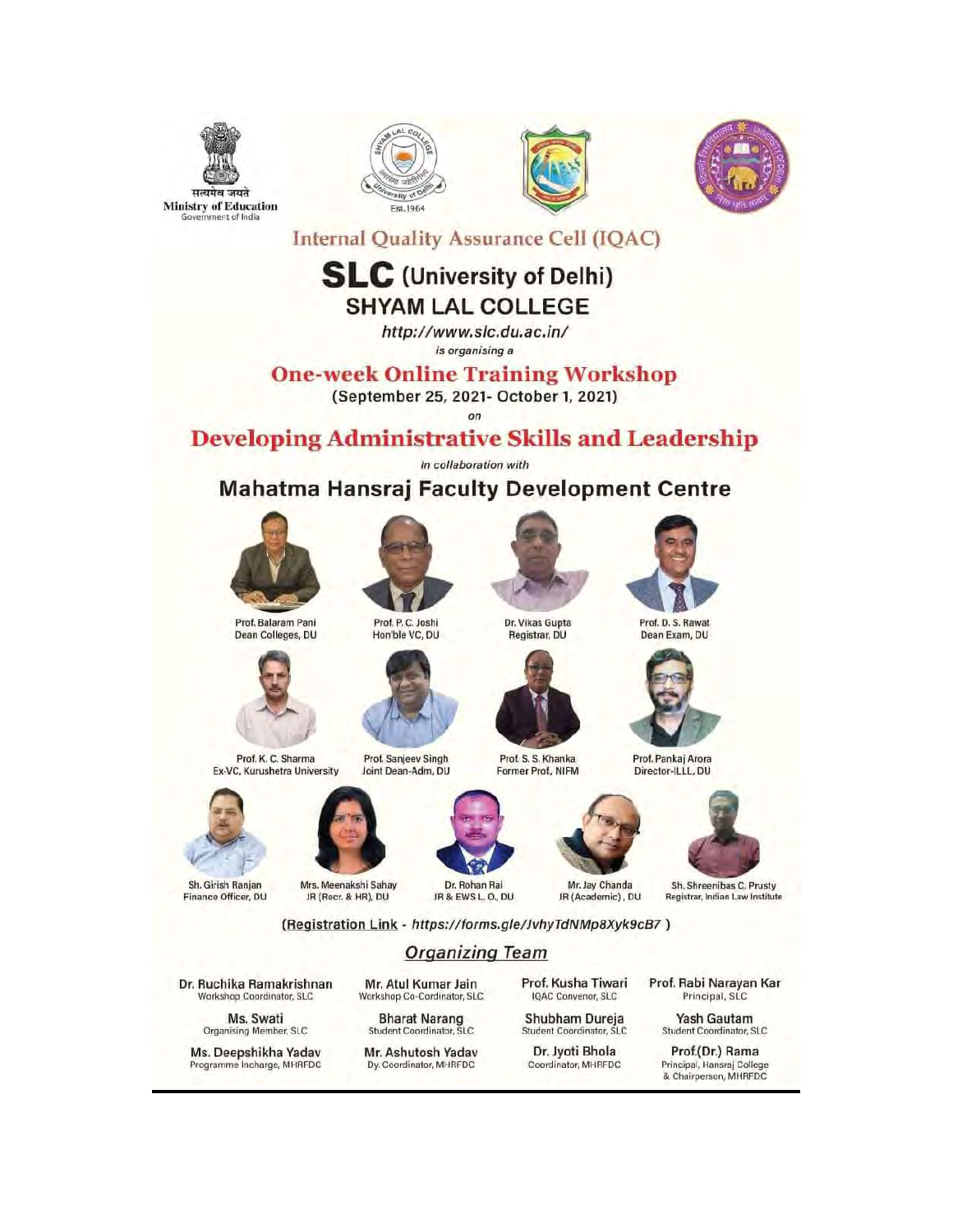#### *DEVELOPING ADMINISTRATIVE SKILLS AND LEADERSHIP*

| Date               | $2:00 \text{ pm} - 3:15 \text{ pm}$                                          | $3:30$ pm- $5:00$ pm                        |
|--------------------|------------------------------------------------------------------------------|---------------------------------------------|
| September 25, 2021 | Inaugural Session & New Education Policy (NEP) 2020- Chief Guest - Dr. Vikas |                                             |
|                    | Gupta, Registrar, DU and Guest of Honour- Prof. Kailash Chand Sharma, Ex-    |                                             |
|                    | VC, Kurukshetra University                                                   |                                             |
|                    |                                                                              |                                             |
| September 26, 2021 | Sunday                                                                       |                                             |
| September 27, 2021 | Grooming Leadership and Boosting                                             | Modalities of Casting a Roster by Dr.       |
|                    | Morale by Prof. S. S. Khanka,                                                | Rohan Rai, JR & EWS L.O. DU                 |
|                    | Former Prof., NIFM                                                           |                                             |
| September 28, 2021 | Handling RTIs grievances and false                                           | Understanding Disciplinary Issues<br>and    |
|                    | allegation by Mr. Jay Chanda, JR,                                            | Code of Professional Ethics by              |
|                    | (Academic), DU                                                               | Sh. Shreenibas C. Prusty, Registrar, Indian |
|                    |                                                                              | Law Institute                               |
| September 29, 2021 | General Financial Rules (GFR) -                                              | Recruitment and Promotion Rules by Mrs.     |
|                    | by Sh. Girish Ranjan, F.O.,DU                                                | Meenakshi Sahay, JR (Recruitment & HR),     |
|                    |                                                                              | DU                                          |
| September 30, 2021 | Leadership by Prof. Pankaj Arora,                                            | Digital Office- SAMARTH Portal and          |
|                    | Director ILLL, DU                                                            | Online Admission by Prof. Sanjeev Singh     |
|                    |                                                                              | Joint Dean Admissions, DU                   |
| October 1, 2021    | Story of Open Book<br><b>Success</b>                                         | Valedictory session- Chief Guest            |
|                    | Examination by Prof. D. S. Rawat                                             | Prof. P. C. Joshi, Hon'ble VC, DU and       |
|                    | Dean Examination, DU & Dr.                                                   | Guests of Honour-Prof. Balaram Pani,        |
|                    | Ramakrishnan,<br><b>OBE</b><br>Ruchika                                       | Dean Colleges, DU and Prof. D. S. Rawat,    |
|                    | <b>Evaluation Coordinator, DU</b>                                            | Dean Examination, DU                        |
|                    |                                                                              |                                             |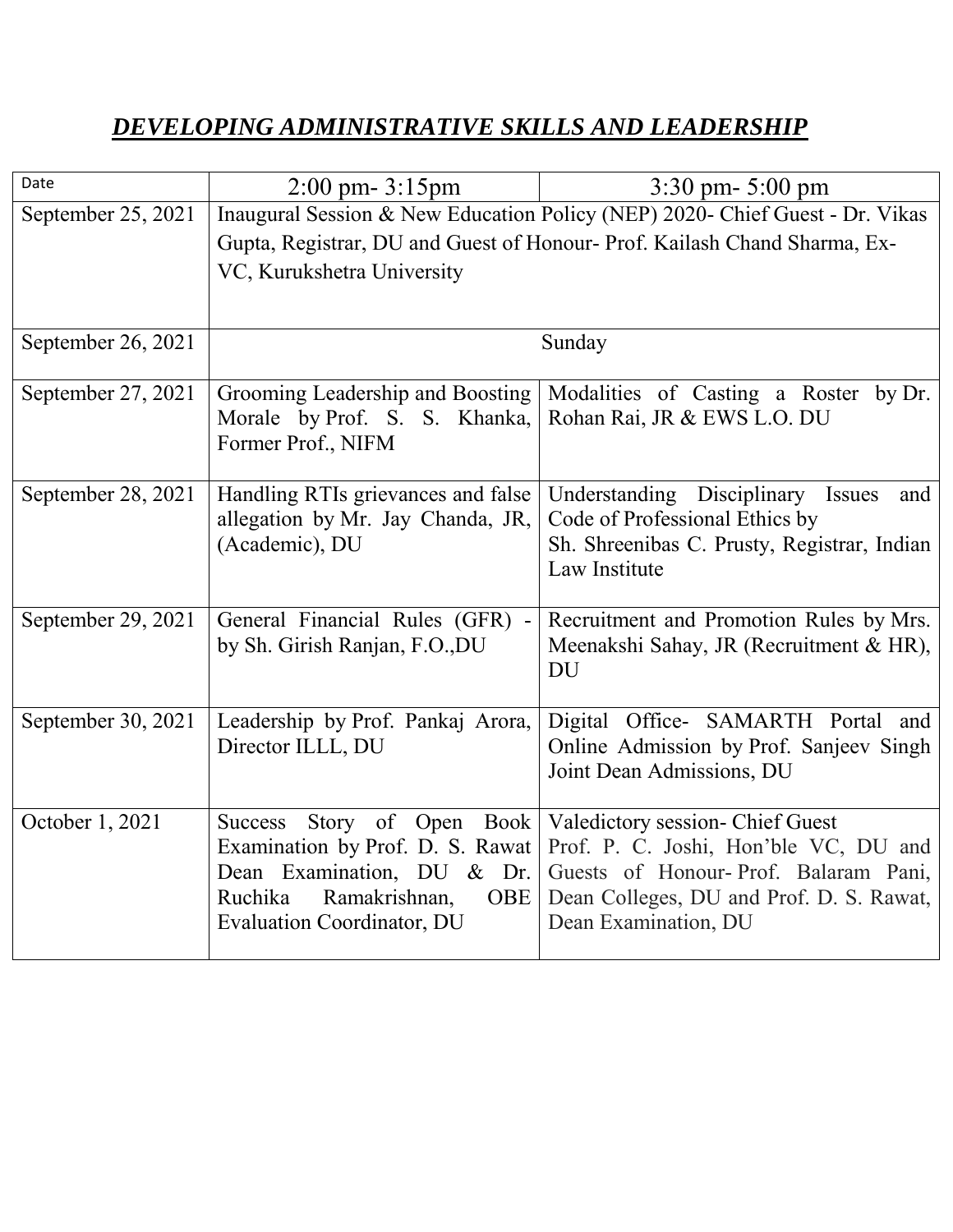# **DEVELOPING ADMINISTRATIVE SKILLS AND LEADERSHIP**

**September 25, 2021** 

### **Inaugural Session & New Education Policy (NEP) 2020- Chief Guest - Dr. Vikas Gupta, Registrar, DU and Guest of Honour- Prof. Kailash Chand Sharma, Ex-VC, Kurukshetra University**

The Workshop's Inaugural Session started with a brief introduction of the workshop by the coordinator – Dr. Ruchika Ramakrishnan. The IQAC Coordinator of Shyam Lal College – Prof. Kusha Tiwari talked about the relevance of holding this workshop. She also informed the participants this workshop is  $3<sup>rd</sup>$  in the series of holding Smart Office Administration prograames envisioned by our College Principal. After that, Principal, Shyam Lal College- Prof. Rabi Narayan Kar talked about the importance of efficiency and the ways it should be incorporated in one's life. Principal, Hansraj College- Prof. Rama reinforced the need for change of a mind-set in this dynamic world to deliver at a faster speed. The Workshop was inaugurated by Dr. Vikas Gupta- Registrar, University of Delhi. He enlightened the participants by providing his insights on how to develop leadership at every level. The Guest of Honour- Prof. Kailash Chand Sharma talked about the details of New Education Policy (NEP) 2020 in a very simplistic manner. He included some phrases of great visionaries like Sh. Rabindranath Tagore which highlighted the simple rules to be followed while working. He elaborated on the importance of extra-curricular activities for the holistic development of the students. He also informed the participants about the importance of SWAYAM Portal. One of the most important issues highlighted by him was the importance of autonomy for a leader to transform things. The Inaugural Session ended with a vote of thanks to all the esteemed guests and participants.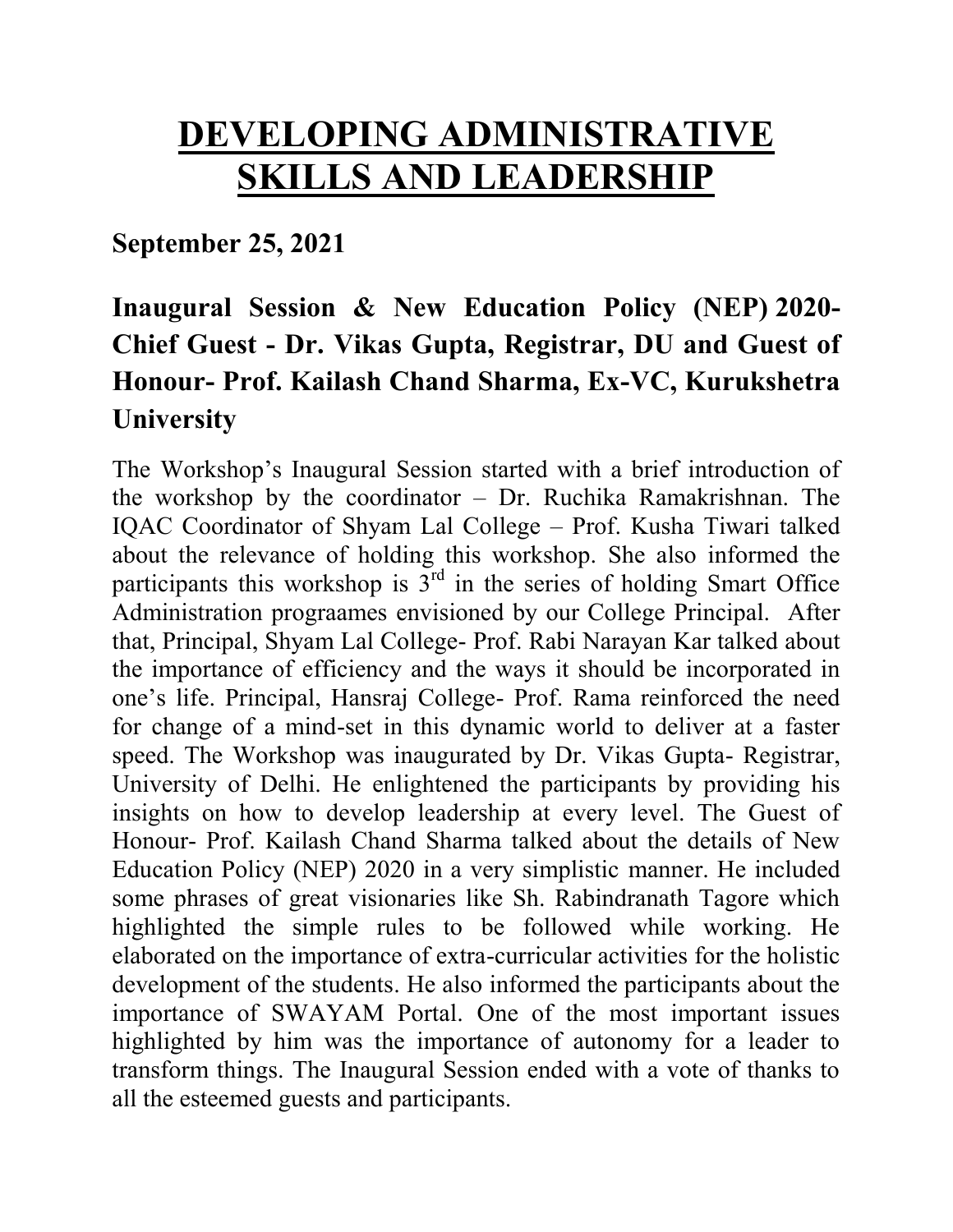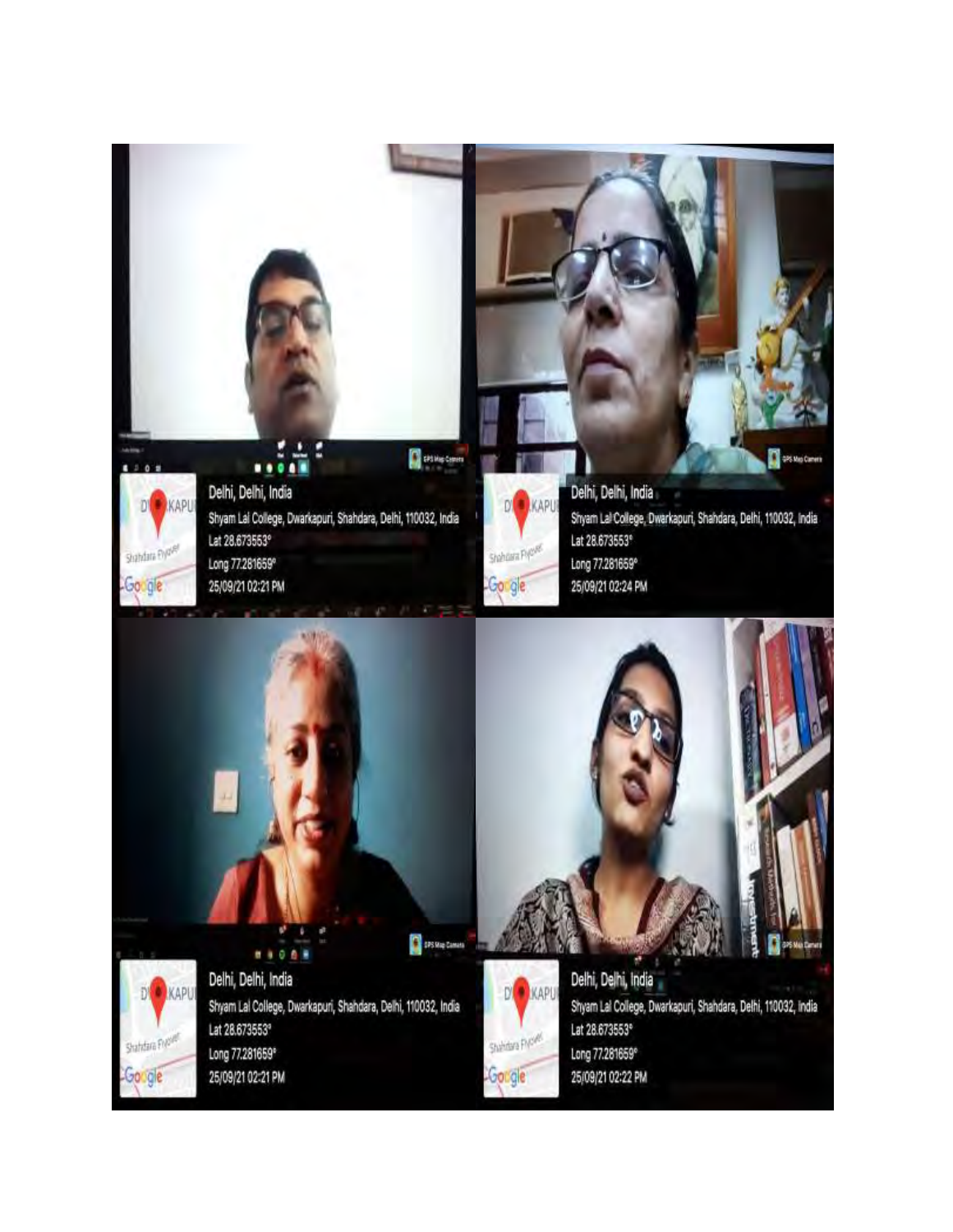### **September 27, 2021**

### **Session 1: Grooming Leadership and Boosting Morale by Prof. S. S. Khanka, Former Professor, NIFM**

The esteemed speaker talked, in detail, the meaning of leader and leadership and what makes a good leader. He explained with the real life examples which led to effective communication and thus, an instant connect with the audience. He also explained the meaning of morale and how a leader can help in boosting morale. He stressed the importance of giving opportunity, facility, power and responsibility to the subordinates to help them grow.



### **Session 2: Modalities of Casting a Roster by Dr. Rohan Rai, JR & EWS Liaison Officer, University of Delhi**

This was a highly technical topic but it was well- justified by the speaker. He started from explaining basics of the basis of casting a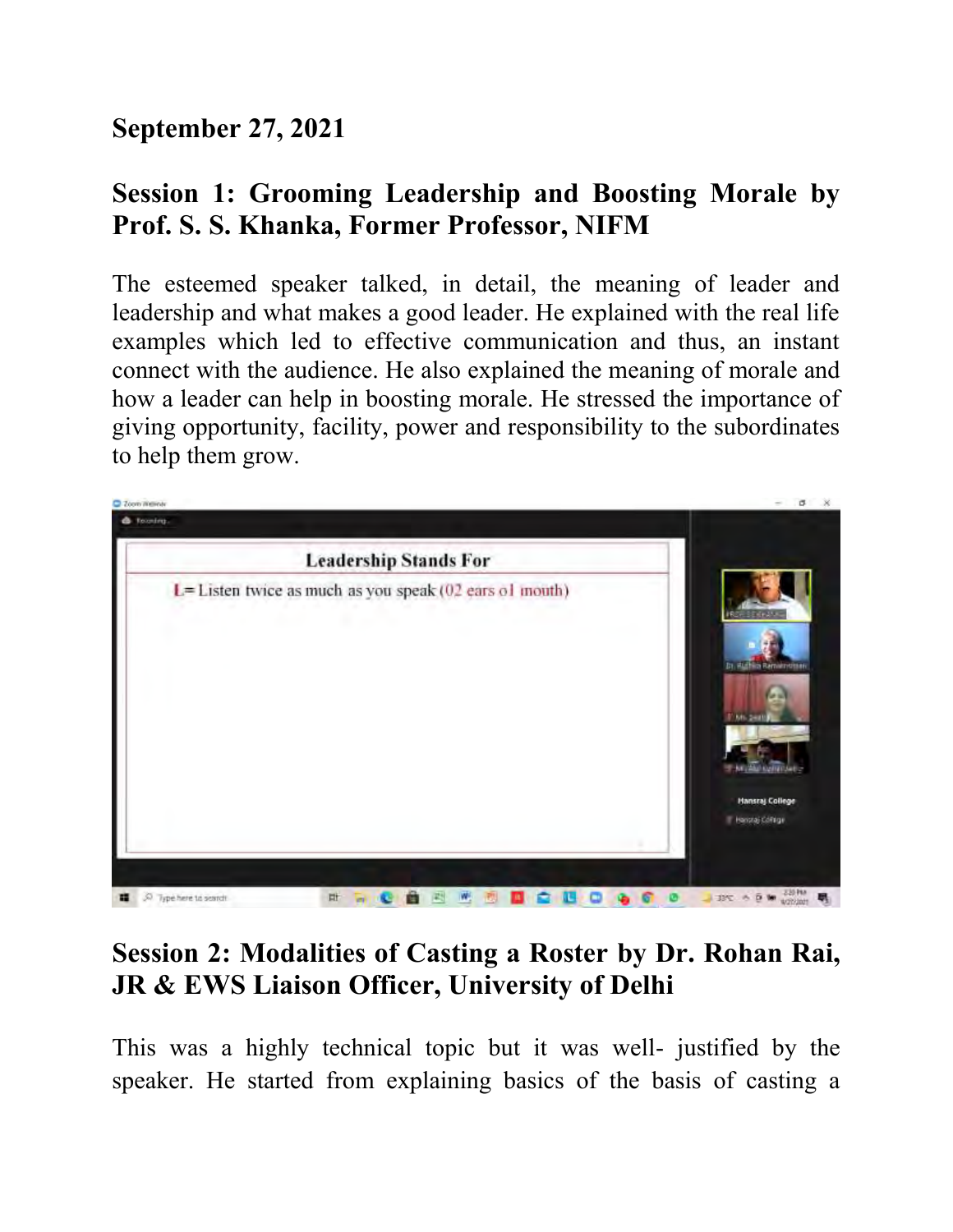roster. He also explained the situations where Roster becomes nonapplicable. The post- based roster was taken up piece by piece. A very important point made by him was that Roster cannot be used for determining seniority. The need for maintaining separate roster for recruitment/promotion and post filled by transfer/ deputation was well explained. He also cleared the misconception that there is reservation for all categories in the promotion. Right now, there is no reservation for OBC and EWS in promotion.



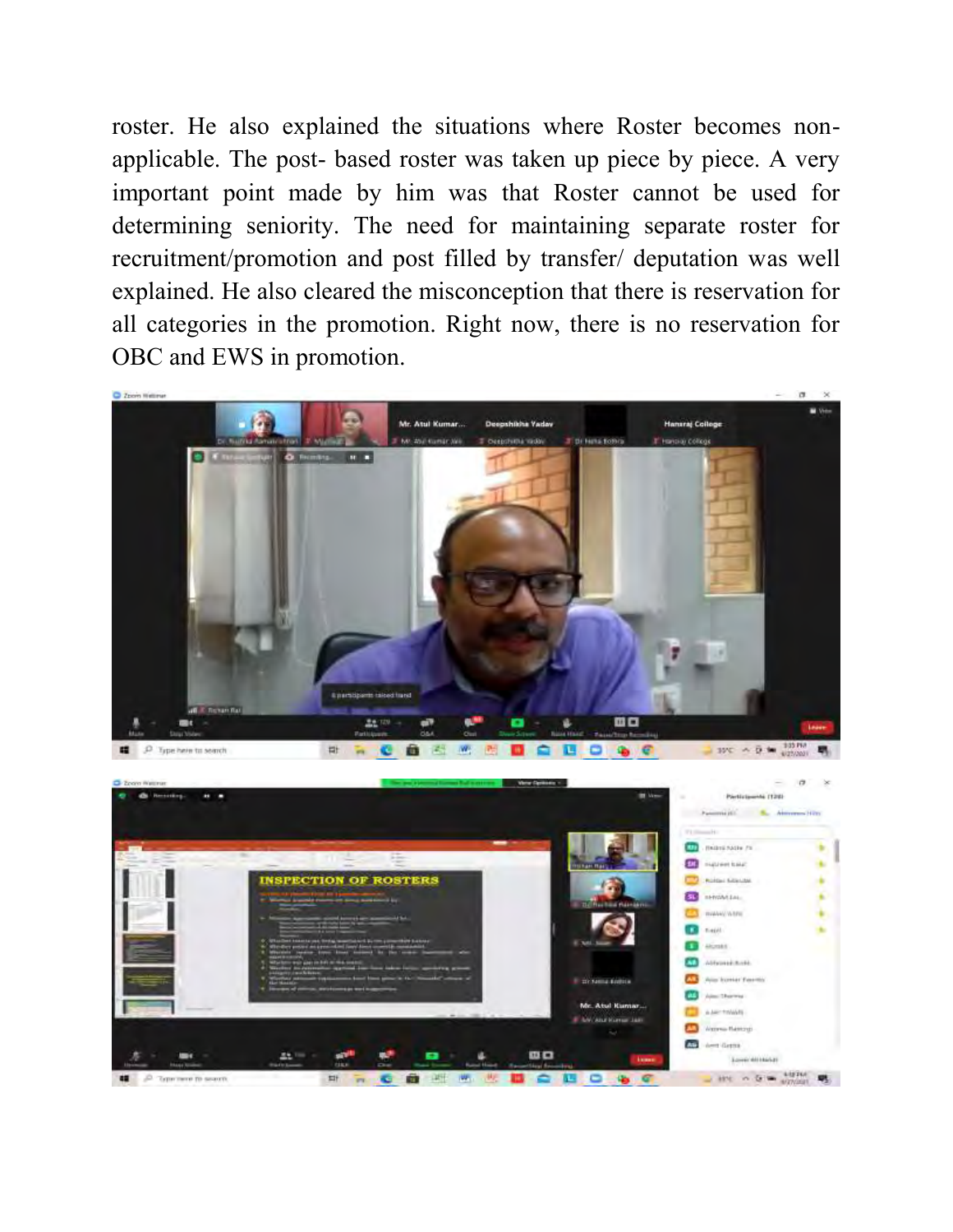#### **September 28, 2021**

## **Session 1: Handling RTIs Grievances and False Allegation by Mr. Jay Chanda, Joint Registrar (Academic), University of Delhi**

Mr. Jay Chanda started with the basic concepts- transparency and accountability vital for good governance. He narrated how single window mechanism was implemented in University of Delhi to reduce the grievances. He also gave some related examples which are exempted from disclosure of information like name of the evaluator cannot be given to a student in the examination system. He also told that there is no such term as false allegation. Such complaints are known as anonymous and pseudo complaints.

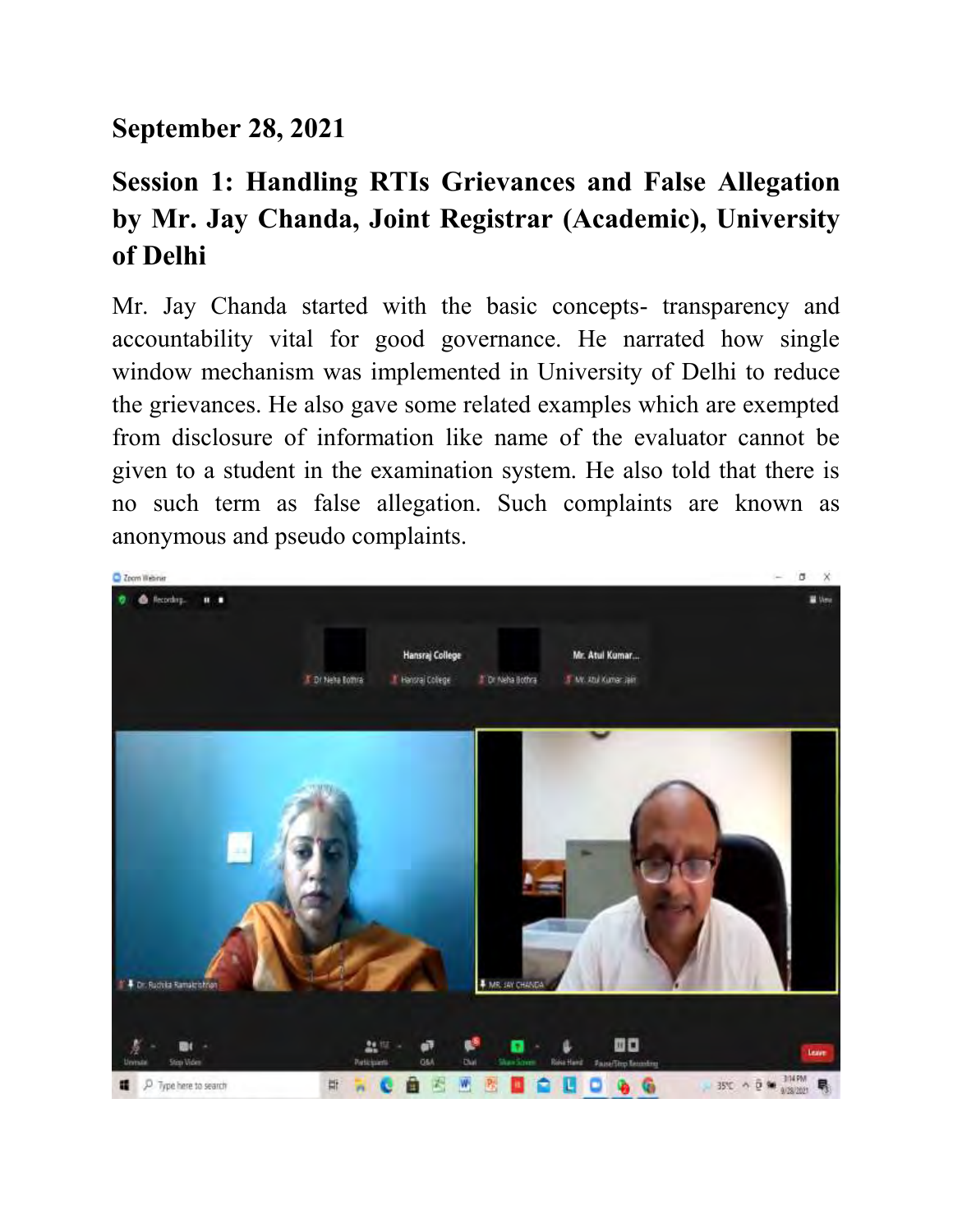### **Session 2: Understanding Disciplinary Issues and Code of Professional Ethics by Sh. Shreenibas C. Prusty, Registrar, Indian Law Institute**

The esteemed speaker started the session with the most fundamental issue – the roadmap to Vision and Mission. As the session proceeded, he kept on explaining the importance of self-discipline so that the need for punitive action gets eliminated. He highlighted the importance of organisational excellence where everyone takes the responsibility to ensure that every task is doe in the most efficient manner. The speaker's pedagogy of taking daily life instances really increased the clarity.

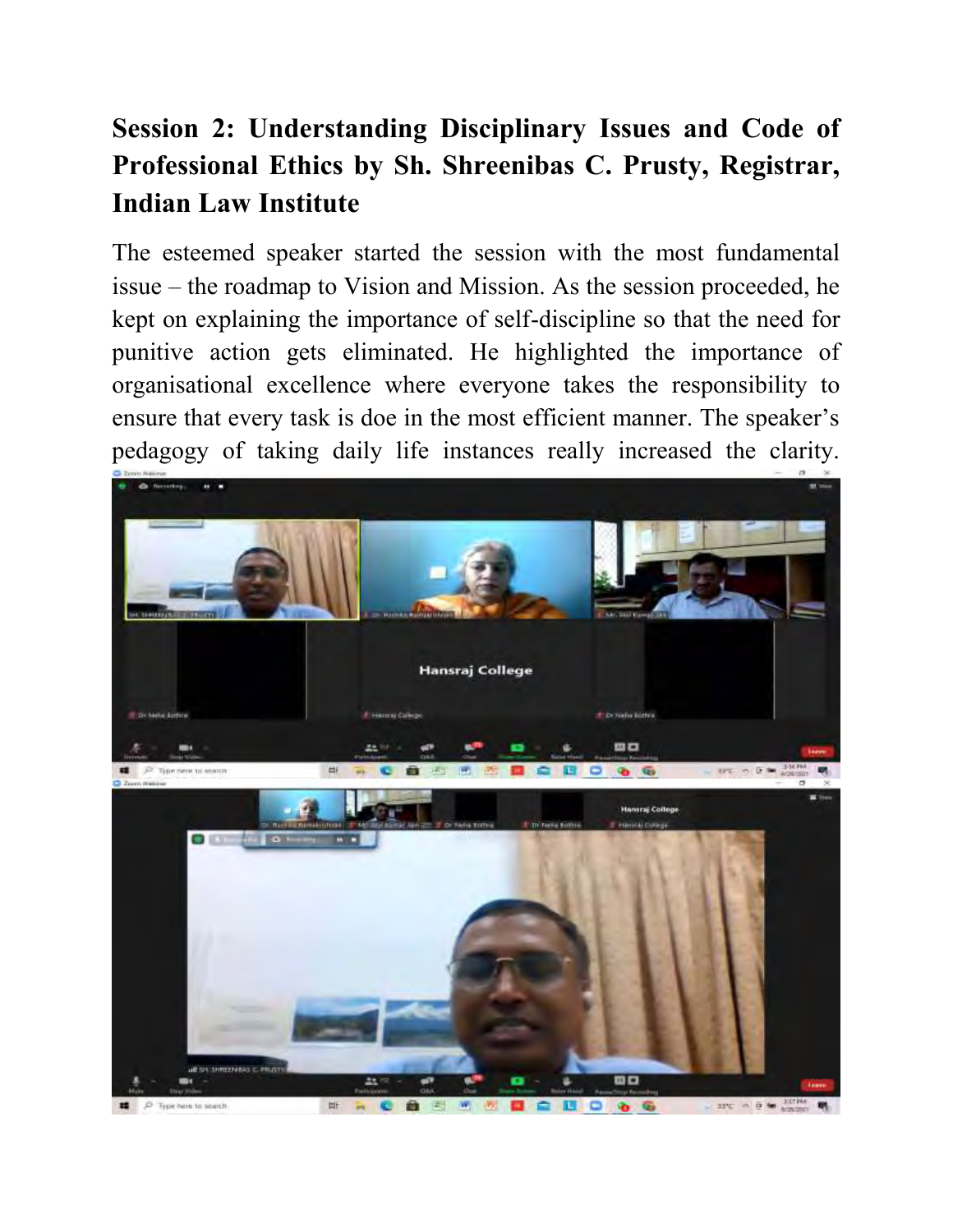### **September 29, 2021**

### **Session 1: General Financial Rules (GFR) by Sh. Girish Ranjan, Finance Officer, University of Delhi**

Sh. Girish Ranjan started with some situations where the finance authorities face dilemmas. He then took them one by one and explained is such a simplified manner how to overcome these dilemmas. He also explained the importance of following these rules in toto so as to avoid any complications in future. He very clearly explained that financial issues never die and can be opened any time. He explained the rationale of purchasing from GeM to ensure full transparency.

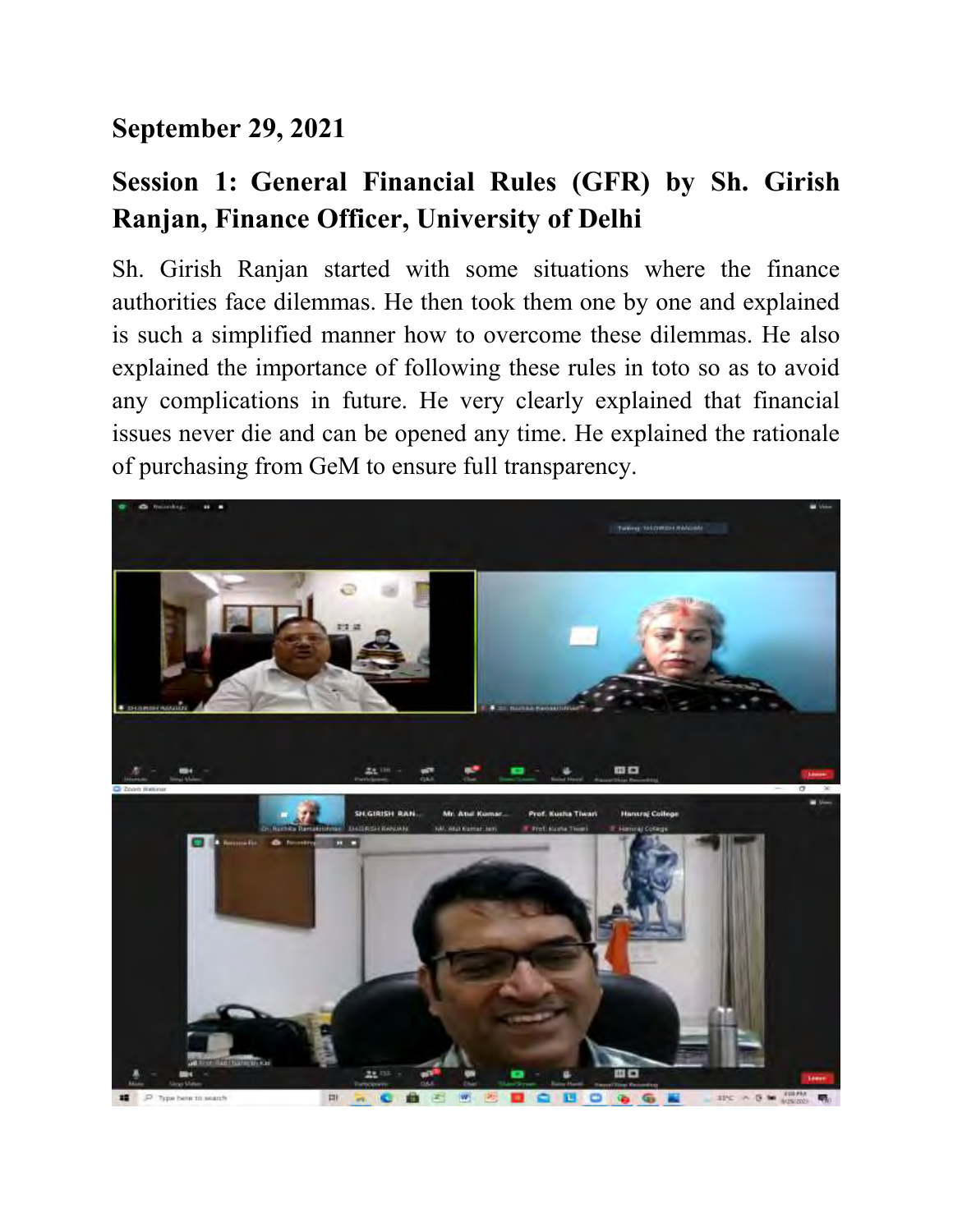## **Session 2: Recruitment and Promotion Rules by Mrs. Meenakshi Sahay, JR (Recruitment & HR), University of Delhi**

The esteemed speaker started with HR's main two tools- Recruitment and Promotion. She talked about the Recruitment Rules 2020 applicable for non-teaching staff's recruitment and promotion in addition to Career Advancement Schemes 2010 and 2018 applicable for teaching staff. She also talked about Merit Promotion Scheme 1998 for the teaching staff. She took up a lot of individual queries and answered them with all the technical points.

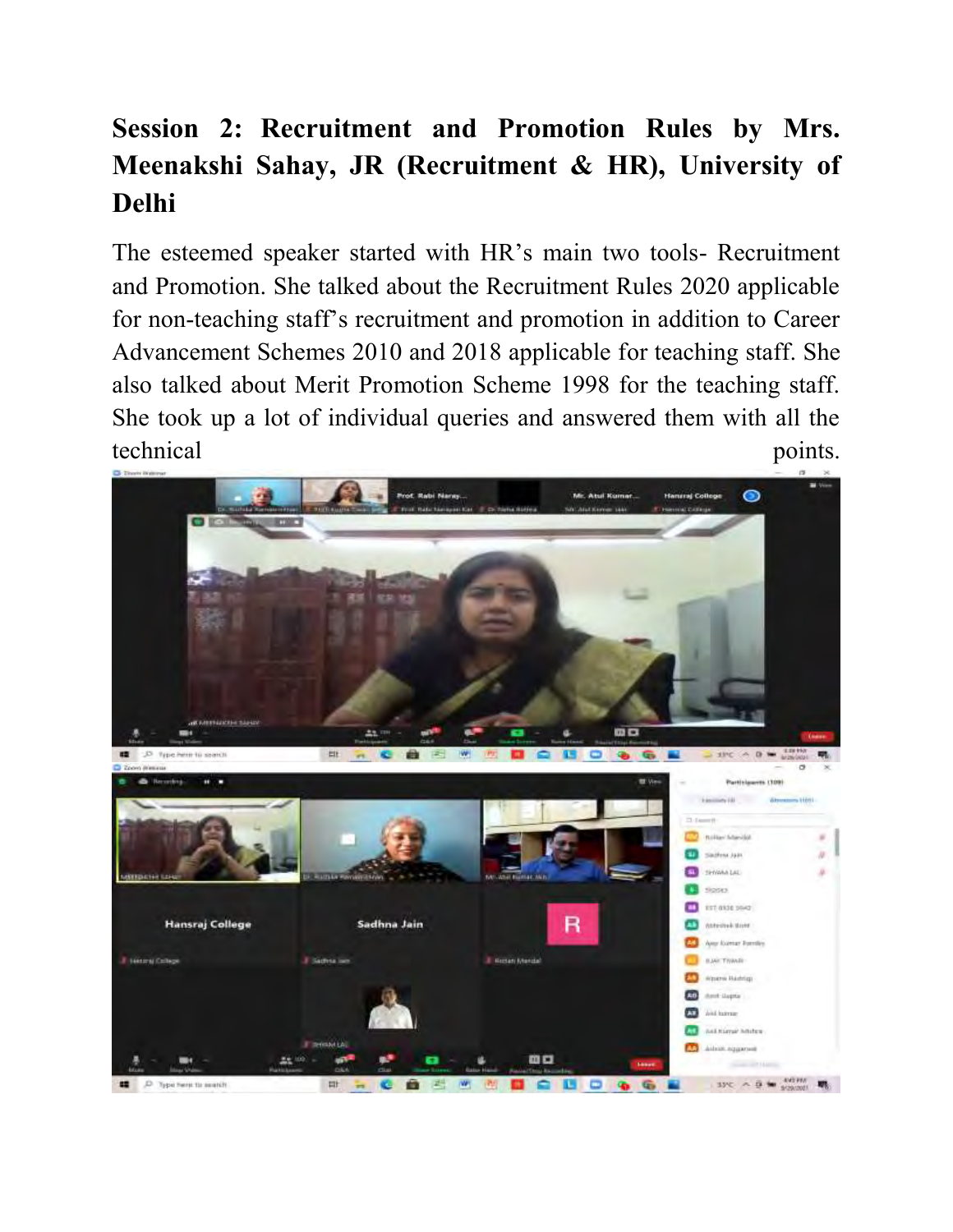### **September 30, 2021**

### **Session 1: Leadership by Prof. Pankaj Arora, Director Institute of LifeLong Learning (ILLL), University of Delhi**

The most important quality reinforced by this esteemed speaker was the need to be people friendly. He talked about some important attributes – Courage, Ownership, and Integrity etc. which should be imbibed as life skills. He explained the role of a leader in helping people to grow. He kept on referring to the importance of having a positive approach in life. He also talked about the value oriented character leading to application



**Session 2: Digital Office- SAMARTH Portal and Online Admission by Prof. Sanjeev Singh, Joint Dean Admissions, University of Delhi** 

"Managing Governance in Digital Age" with a focus on Technology Landscape for the new Academic Governance was the theme of this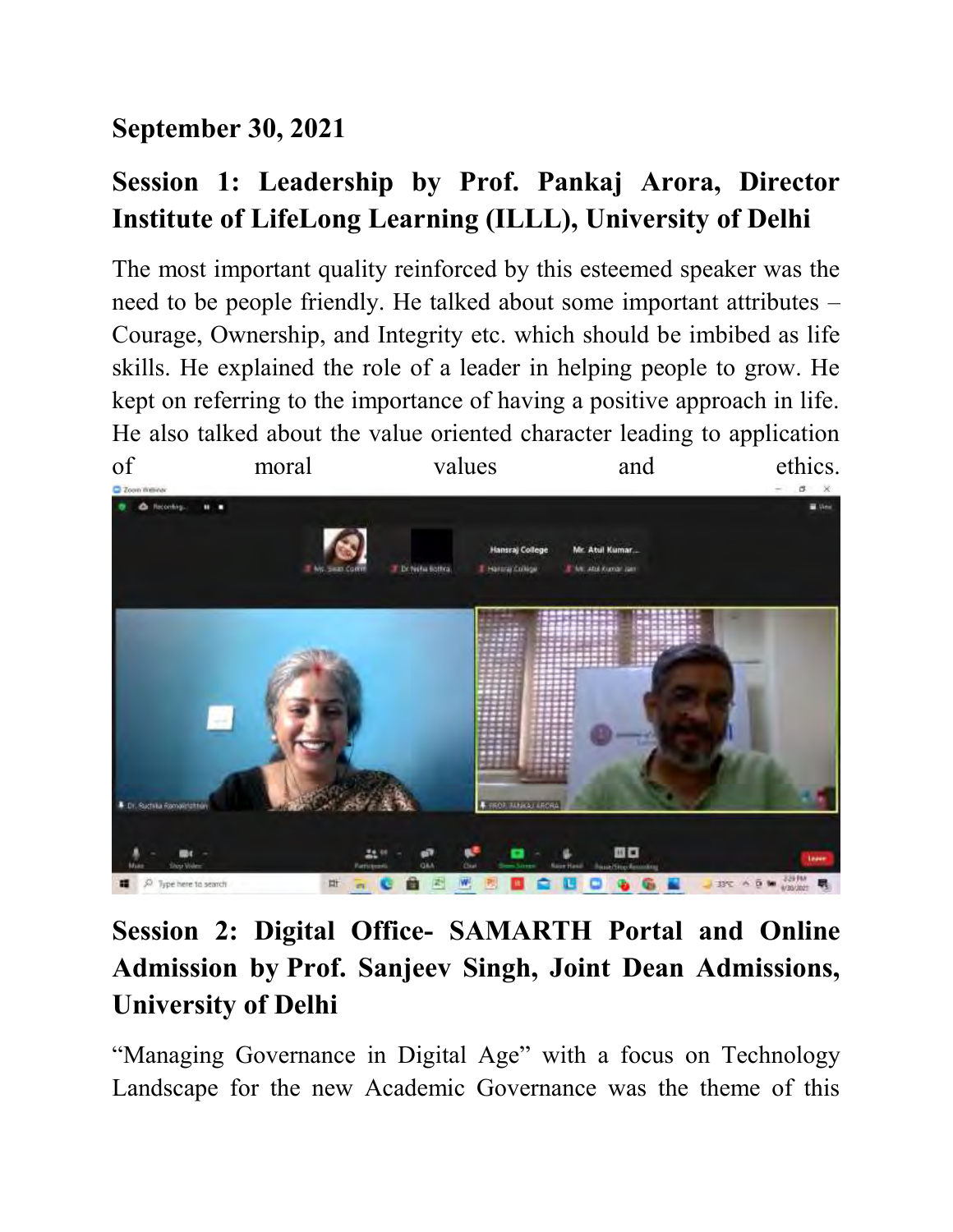Session. Prof. Sanjeev Singh enlightened the audience by explaining the basics of Samarth Portal which has been effectively used in conducting Online Examinations and Admissions for the mammoth University of Delhi students. He talked about the 3 Ws- Work, Workforce and Workplace. He explained how digital governance/ web governance helped in delivering the stability.

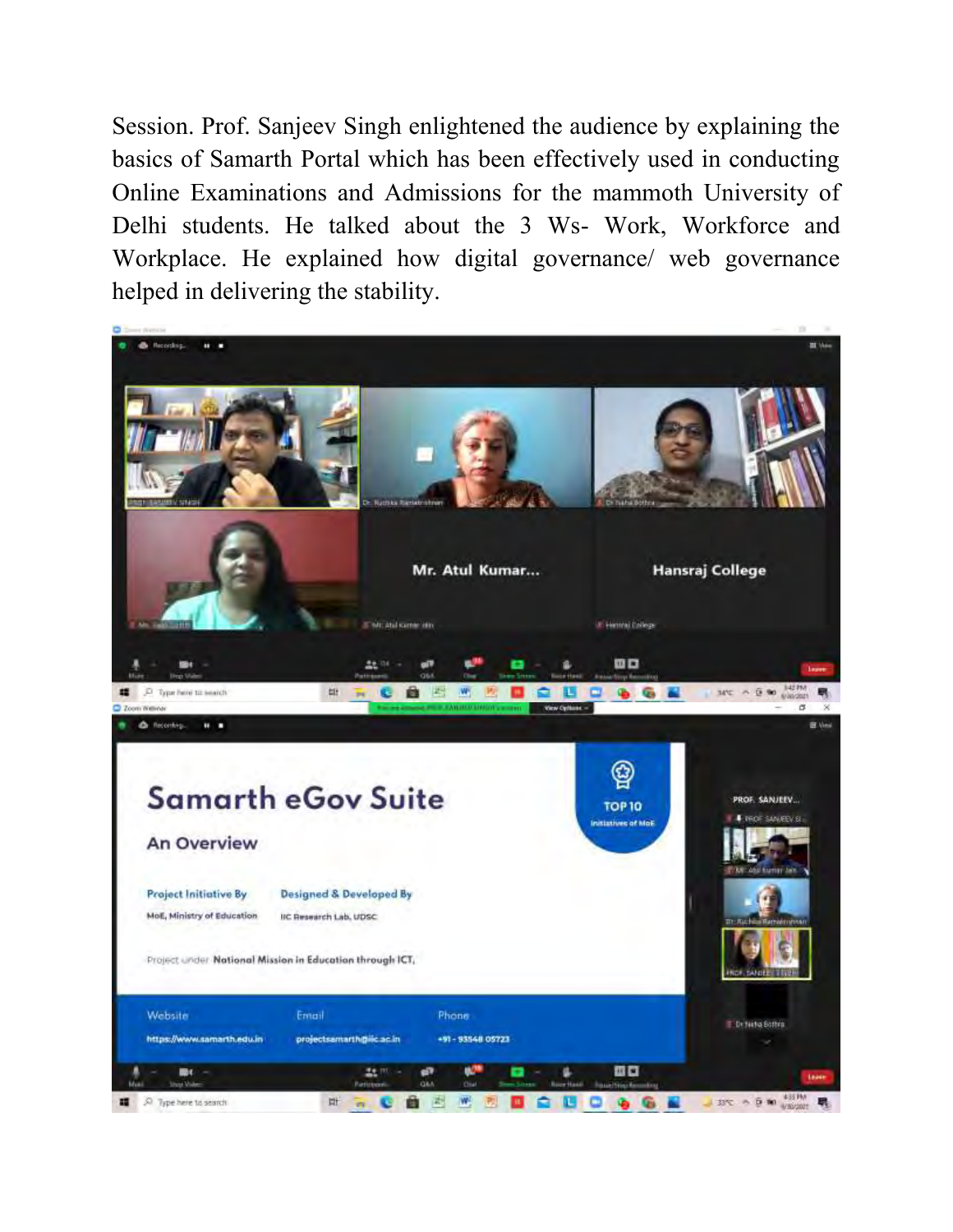### **October 1, 2021**

## **Session 1: Success Story of Open Book Examination by Prof. D. S. Rawat Dean Examinations & Dr. Ruchika Ramakrishnan, OBE Evaluation Coordinator, DU**

This session focused on how this pandemic time has been turned into an opportunity by the Examination Branch, University of Delhi, ensuring that the students' careers are not affected. Dr. Ruchika Ramakrishnan explained the nuances of Open Book Examination – AECC and SEC Papers Mapping, Result Awaited Cases, and the various other issues. She also made use of this opportunity to explain the process of online admissions. The three levels of approval of an online admission application and the common problems faced by the people involved in the admission process.

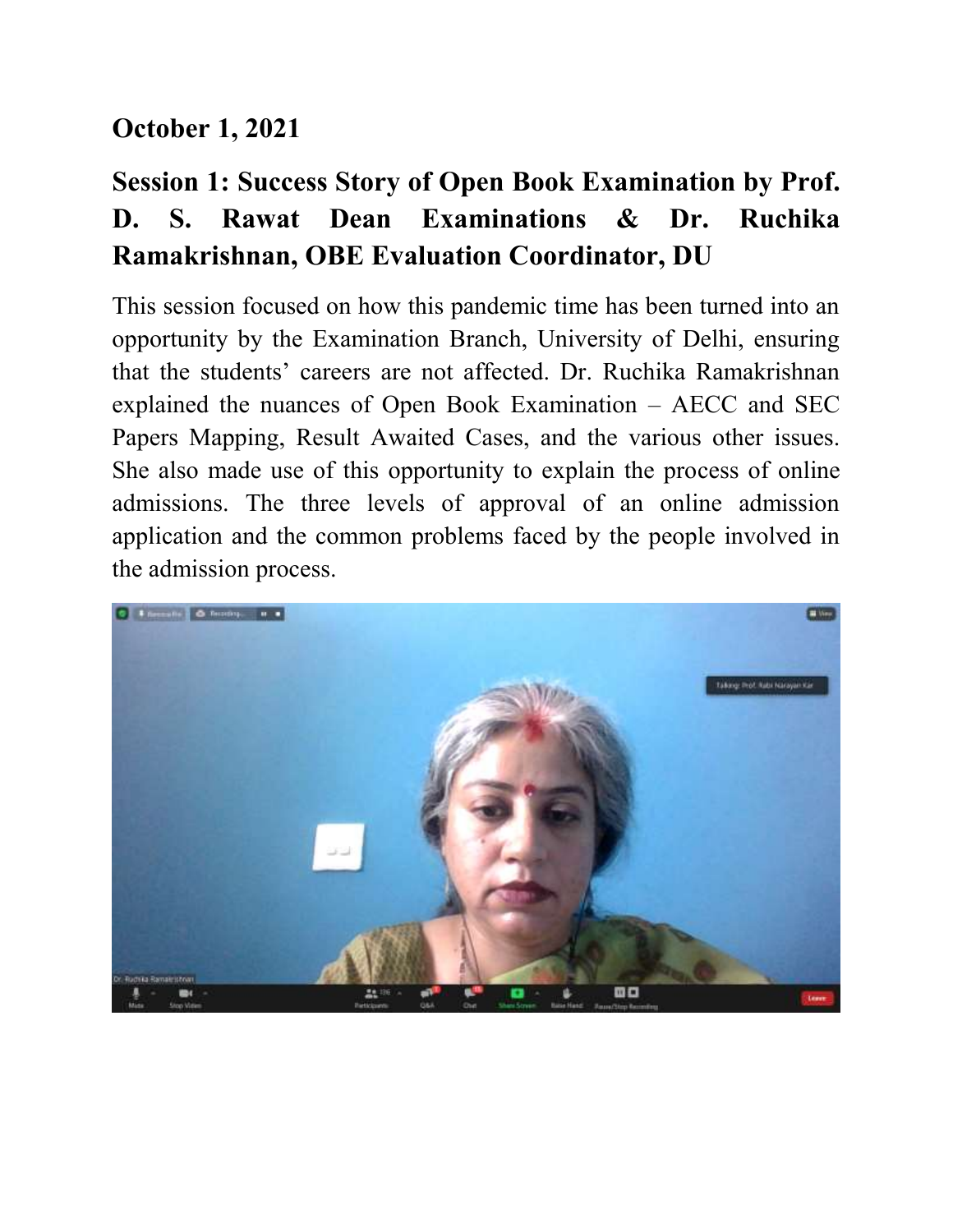### **Valedictory Session**

## **Chief Guest- Prof. P. C. Joshi, Hon'ble VC, University of Delhi and Guests of Honour- Prof. Balaram Pani, Dean Colleges, University of Delhi and Prof. D. S. Rawat, Dean Examination, University of Delhi**

The workshop ended in the august presence of the Hon'ble VC – Prof. P. C. Joshi, Dean of Colleges- Prof. Balaram Pani and Dean Examination-Prof. D. S. Rawat. The coordinator of the workshop presented a brief report of this successful event with a participation of 160 persons across all the levels- Principals, Teachers and Non- Teaching. She summarized the main points of each session held during this one-week online workshop. The workshop Co-Cordinator – Sh. Atul Kumar Jain also gave some insights based on the sessions.

Hon'ble VC applauded the efforts of the entire organising team headed by the Principal, Shyam Lal College- Prof. Rabi Narayan Kar for imitating this one of its kind workshop. He reinforced the importance of being positive while acting as a leader. Prof. Balaram Pani, Dean of Colleges, congratulated the entire team and encouraged the participants by appreciating their move to join this workshop. Prof. D. S. Rawat explained the various problems faced by a mammoth University like University of Delhi and the role of positive approach and hard work which can solve these problems. The IQAC Coordination of Shyam Lal College- Prof. Kusha Tiwari thanked the entire team and expressed a desire to have many more such workshops to ensure fruitful interactions.

Prof. Rabi Narayan Kar, Principal Shyam Lal College talked about the need of thinking about innovative ways to ensure better service to all the stakeholders. He requested everyone not to think in a water- tight compartment mode but have some out of the box thinking.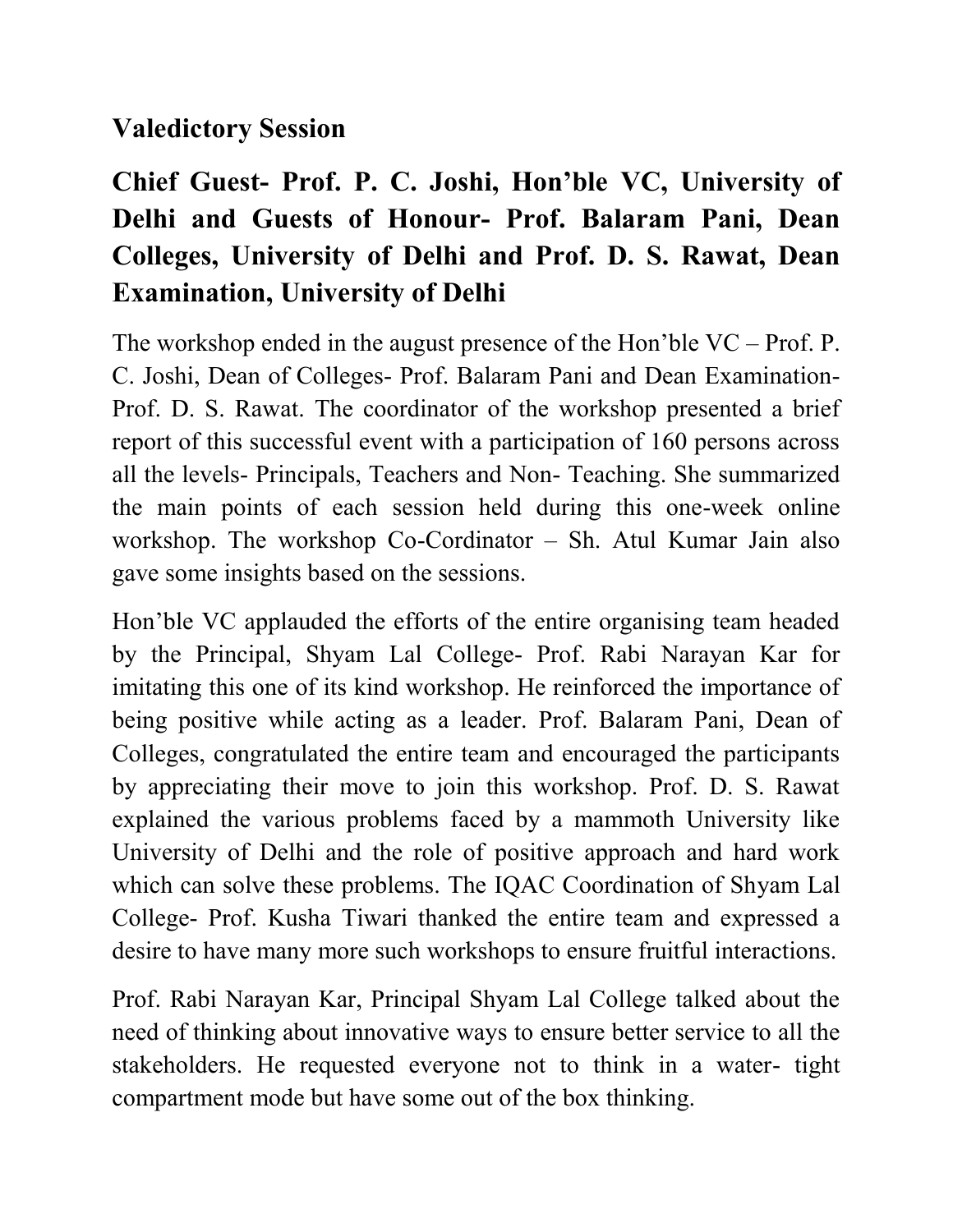Dr. Ruchika Ramakrishnan and Sh. Atul Kumar Jain thanked everyone for their support in conducting this workshop.